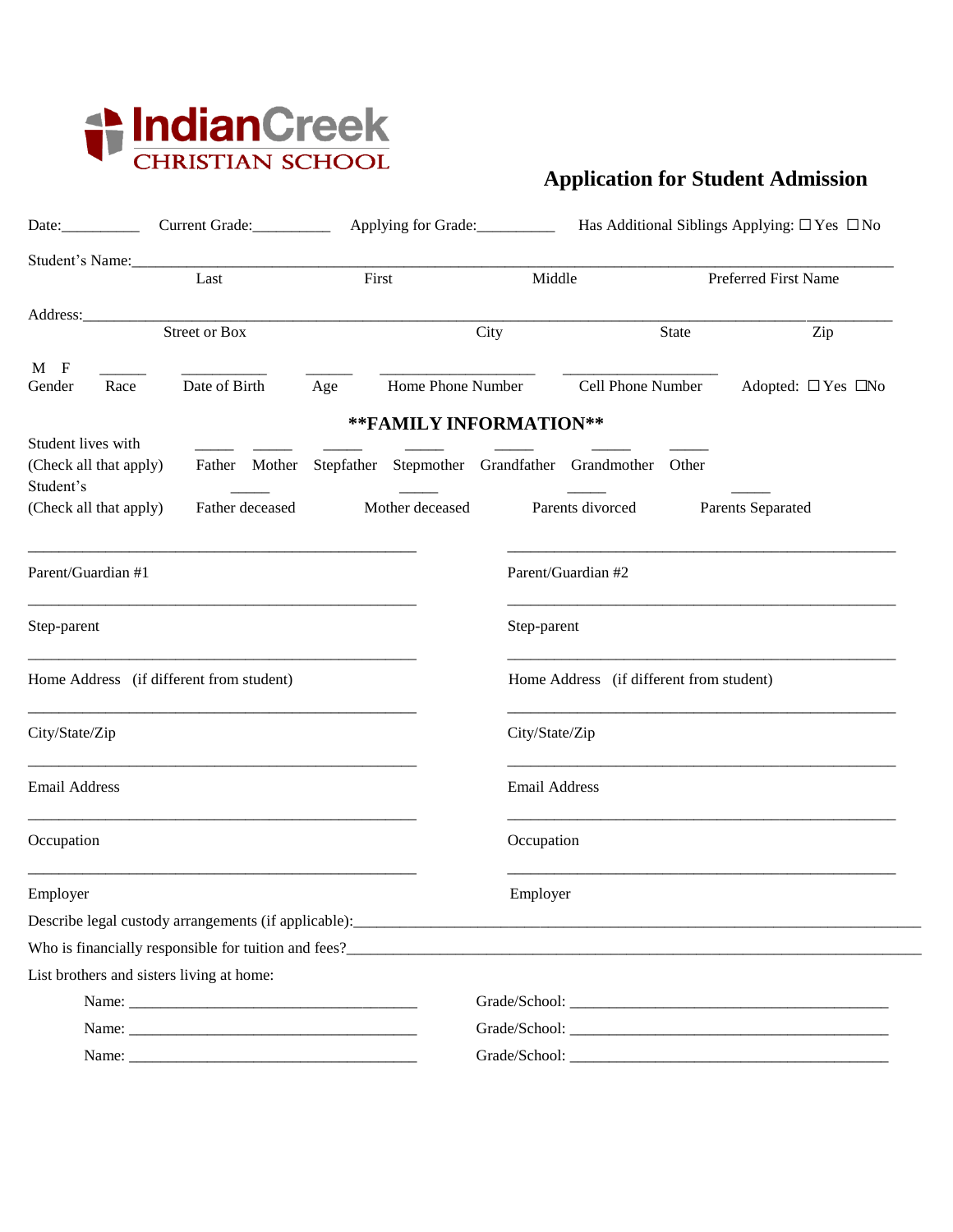## **\*\* SPIRITUAL LIFE\*\***

| Does the child attend church regularly? $\Box$ Yes $\Box$ No<br>Has the child trusted Christ as savior? $\Box$ Yes $\Box$ No<br>Briefly describe your personal relationship with Christ, your continued Christian experience, and the church your family attends: |                                                                                                                                                                                                                                                                                                                                                                                                                                       |         |       |  |  |  |  |  |  |
|-------------------------------------------------------------------------------------------------------------------------------------------------------------------------------------------------------------------------------------------------------------------|---------------------------------------------------------------------------------------------------------------------------------------------------------------------------------------------------------------------------------------------------------------------------------------------------------------------------------------------------------------------------------------------------------------------------------------|---------|-------|--|--|--|--|--|--|
|                                                                                                                                                                                                                                                                   |                                                                                                                                                                                                                                                                                                                                                                                                                                       |         |       |  |  |  |  |  |  |
|                                                                                                                                                                                                                                                                   |                                                                                                                                                                                                                                                                                                                                                                                                                                       |         |       |  |  |  |  |  |  |
|                                                                                                                                                                                                                                                                   | ** EDUCATIONAL & HEALTH INFORMATION**                                                                                                                                                                                                                                                                                                                                                                                                 |         |       |  |  |  |  |  |  |
| Most Recent School Attended                                                                                                                                                                                                                                       | Address                                                                                                                                                                                                                                                                                                                                                                                                                               | Phone # | Grade |  |  |  |  |  |  |
|                                                                                                                                                                                                                                                                   |                                                                                                                                                                                                                                                                                                                                                                                                                                       |         |       |  |  |  |  |  |  |
|                                                                                                                                                                                                                                                                   |                                                                                                                                                                                                                                                                                                                                                                                                                                       |         |       |  |  |  |  |  |  |
| Has the child ever been suspended or expelled from any school? $\Box$ Yes $\Box$ No If yes, please list school name and details.                                                                                                                                  |                                                                                                                                                                                                                                                                                                                                                                                                                                       |         |       |  |  |  |  |  |  |
| Has the child ever had excessive absences from school? $\Box$ Yes $\Box$ No If yes, please state year and reason:                                                                                                                                                 |                                                                                                                                                                                                                                                                                                                                                                                                                                       |         |       |  |  |  |  |  |  |
| Has the child ever had behavior issues or academic difficulties in school? $\Box$ Yes $\Box$ No If yes, please explain.                                                                                                                                           |                                                                                                                                                                                                                                                                                                                                                                                                                                       |         |       |  |  |  |  |  |  |
| Has the child been tested, or recommended for testing, for any condition which might affect school performance (e.g. Attention Deficit                                                                                                                            |                                                                                                                                                                                                                                                                                                                                                                                                                                       |         |       |  |  |  |  |  |  |
| Disorder, Learning Disabilities, Behavioral/Emotional Disorders, etc)? $\Box$ Yes $\Box$ No If yes, please explain.                                                                                                                                               |                                                                                                                                                                                                                                                                                                                                                                                                                                       |         |       |  |  |  |  |  |  |
| Does the child take regular medication for any of the above conditions or for another condition? $\Box$ Yes $\Box$ No If yes, please explain.                                                                                                                     |                                                                                                                                                                                                                                                                                                                                                                                                                                       |         |       |  |  |  |  |  |  |
| What prompted your consideration of Indian Creek Christian School?                                                                                                                                                                                                |                                                                                                                                                                                                                                                                                                                                                                                                                                       |         |       |  |  |  |  |  |  |
|                                                                                                                                                                                                                                                                   |                                                                                                                                                                                                                                                                                                                                                                                                                                       |         |       |  |  |  |  |  |  |
|                                                                                                                                                                                                                                                                   |                                                                                                                                                                                                                                                                                                                                                                                                                                       |         |       |  |  |  |  |  |  |
| The following must take place before a New Student Admission will be considered complete:                                                                                                                                                                         | 1. Interview: A personal interview will be scheduled with a member of the school's admissions team. A parent(s) and/or legal<br>guardian(s) as well as the prospective student(s) must be in attendance for this interview with the most recent report card. We<br>will tour the school and answer any questions you have about ICCS.<br>2. Application: A completed application and any required academic records must be submitted. |         |       |  |  |  |  |  |  |

3. **Acceptance:** Parent(s) or legal guardian(s) will be notified as soon as possible regarding the student's acceptance. Admission is not finalized until all applicable documentation has been received and all necessary fees paid in full.